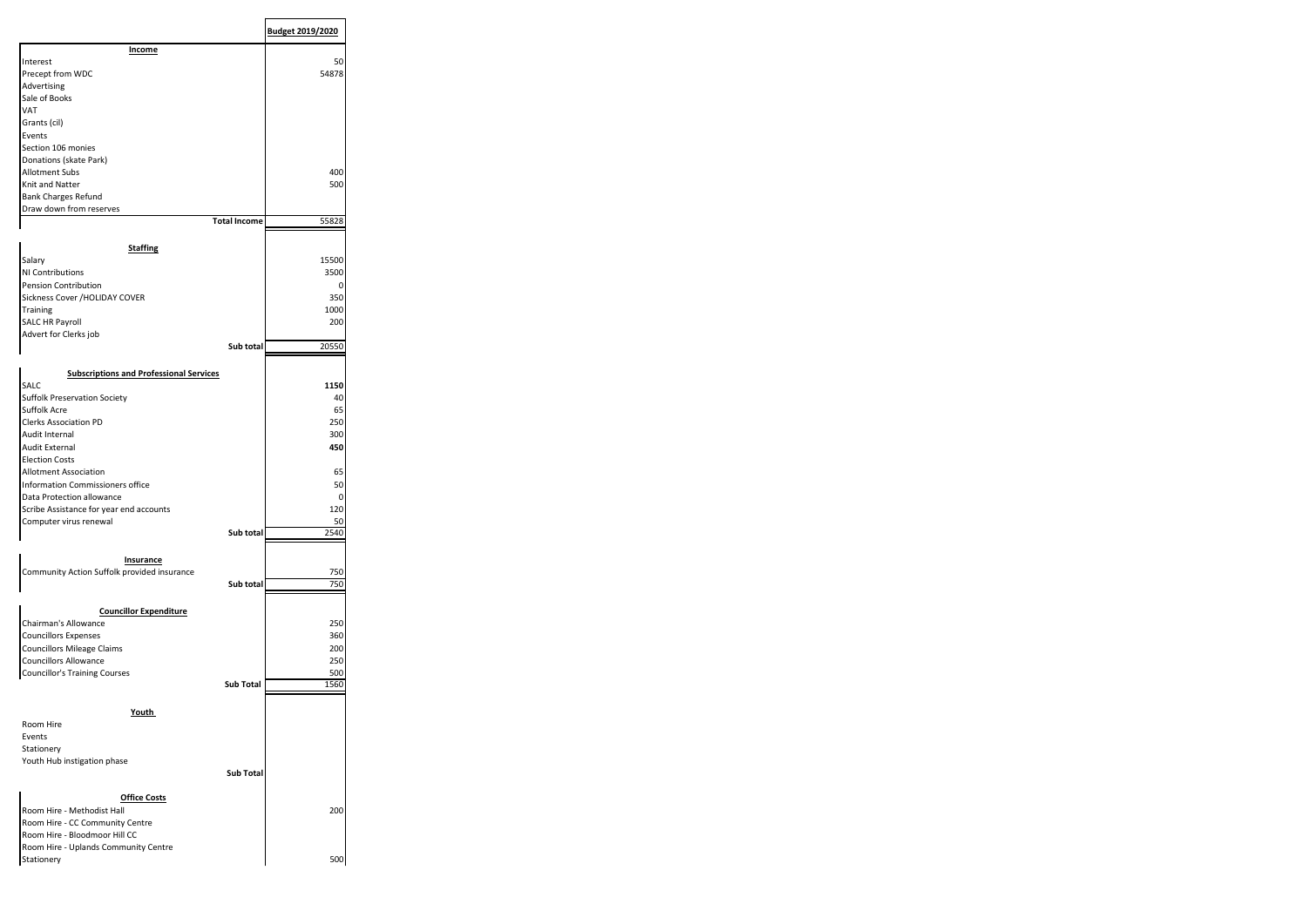| Electricity<br>Telephone and Internet<br>Mobile telephone<br>Internet/plus domain name<br>Software Licences (scribe)<br><b>ICT Update</b><br>Service charges/contingency for 1st year<br>Rates<br>Electricity<br>Telephone & Internet Rental<br><b>Confidential Shredding</b> |                  | 120<br>370<br>250<br>600<br>900<br>60 |
|-------------------------------------------------------------------------------------------------------------------------------------------------------------------------------------------------------------------------------------------------------------------------------|------------------|---------------------------------------|
| Trade waste<br>Maintenance - Fire extinguishers                                                                                                                                                                                                                               |                  |                                       |
| Maintenance - General                                                                                                                                                                                                                                                         |                  | 100                                   |
| Maintenance - Security - Alarm, CCTV<br>Cleaning                                                                                                                                                                                                                              |                  | 20                                    |
| Postage                                                                                                                                                                                                                                                                       |                  | 70                                    |
|                                                                                                                                                                                                                                                                               | <b>Sub Total</b> | 3190                                  |
| <b>Repairs and Maintenance</b>                                                                                                                                                                                                                                                |                  |                                       |
|                                                                                                                                                                                                                                                                               |                  | 250                                   |
| <b>General Repairs</b><br><b>Bus Shelter Cleaning</b>                                                                                                                                                                                                                         |                  | 800                                   |
| installation of Christmas light/replacement                                                                                                                                                                                                                                   |                  | 400                                   |
|                                                                                                                                                                                                                                                                               | Sub total        | 1450                                  |
|                                                                                                                                                                                                                                                                               |                  |                                       |
| <b>Grounds Maintenance</b><br><b>Grass Cutting</b>                                                                                                                                                                                                                            |                  | 500                                   |
| Hanging baskets New                                                                                                                                                                                                                                                           |                  |                                       |
| Hanging Baskets Maintenance                                                                                                                                                                                                                                                   |                  | 3200                                  |
| Christmas Tree                                                                                                                                                                                                                                                                |                  | 420                                   |
| Remembrance Wreath<br>Allotments                                                                                                                                                                                                                                              |                  | 100                                   |
| <b>Spring Bulbs</b>                                                                                                                                                                                                                                                           |                  |                                       |
| Allotments Water usage                                                                                                                                                                                                                                                        |                  | 200                                   |
| Lawer and Strimmer running costs                                                                                                                                                                                                                                              | Sub total        | 4420                                  |
|                                                                                                                                                                                                                                                                               |                  |                                       |
| <b>Magazine</b>                                                                                                                                                                                                                                                               |                  |                                       |
| Printing costs<br><b>Distribution Cost</b>                                                                                                                                                                                                                                    |                  | 2500                                  |
|                                                                                                                                                                                                                                                                               | Sub total        | 1000<br>3500                          |
|                                                                                                                                                                                                                                                                               |                  |                                       |
| <b>S137 Monies</b>                                                                                                                                                                                                                                                            |                  |                                       |
| S137 Charitable donations<br>S137 (IMPACT)                                                                                                                                                                                                                                    |                  | 2000<br>5000                          |
|                                                                                                                                                                                                                                                                               | Sub total        | 7000                                  |
|                                                                                                                                                                                                                                                                               |                  |                                       |
| <u>CIL</u><br><b>CIL Expenditure</b>                                                                                                                                                                                                                                          |                  | 3850                                  |
|                                                                                                                                                                                                                                                                               | Sub total        | 3850                                  |
|                                                                                                                                                                                                                                                                               |                  |                                       |
| <b>Skate Park</b><br><b>Skate Park</b>                                                                                                                                                                                                                                        |                  |                                       |
| Skate park potential guarantee                                                                                                                                                                                                                                                |                  |                                       |
|                                                                                                                                                                                                                                                                               | Sub total        |                                       |
|                                                                                                                                                                                                                                                                               |                  |                                       |
| <b>Community Hub</b><br><b>Initial Costs</b>                                                                                                                                                                                                                                  |                  |                                       |
|                                                                                                                                                                                                                                                                               | Sub total        |                                       |
|                                                                                                                                                                                                                                                                               |                  |                                       |
| <b>Community Centre</b><br>Community Centre maintenance                                                                                                                                                                                                                       |                  | 300                                   |
|                                                                                                                                                                                                                                                                               | Sub total        | 300                                   |
|                                                                                                                                                                                                                                                                               |                  |                                       |
|                                                                                                                                                                                                                                                                               |                  |                                       |